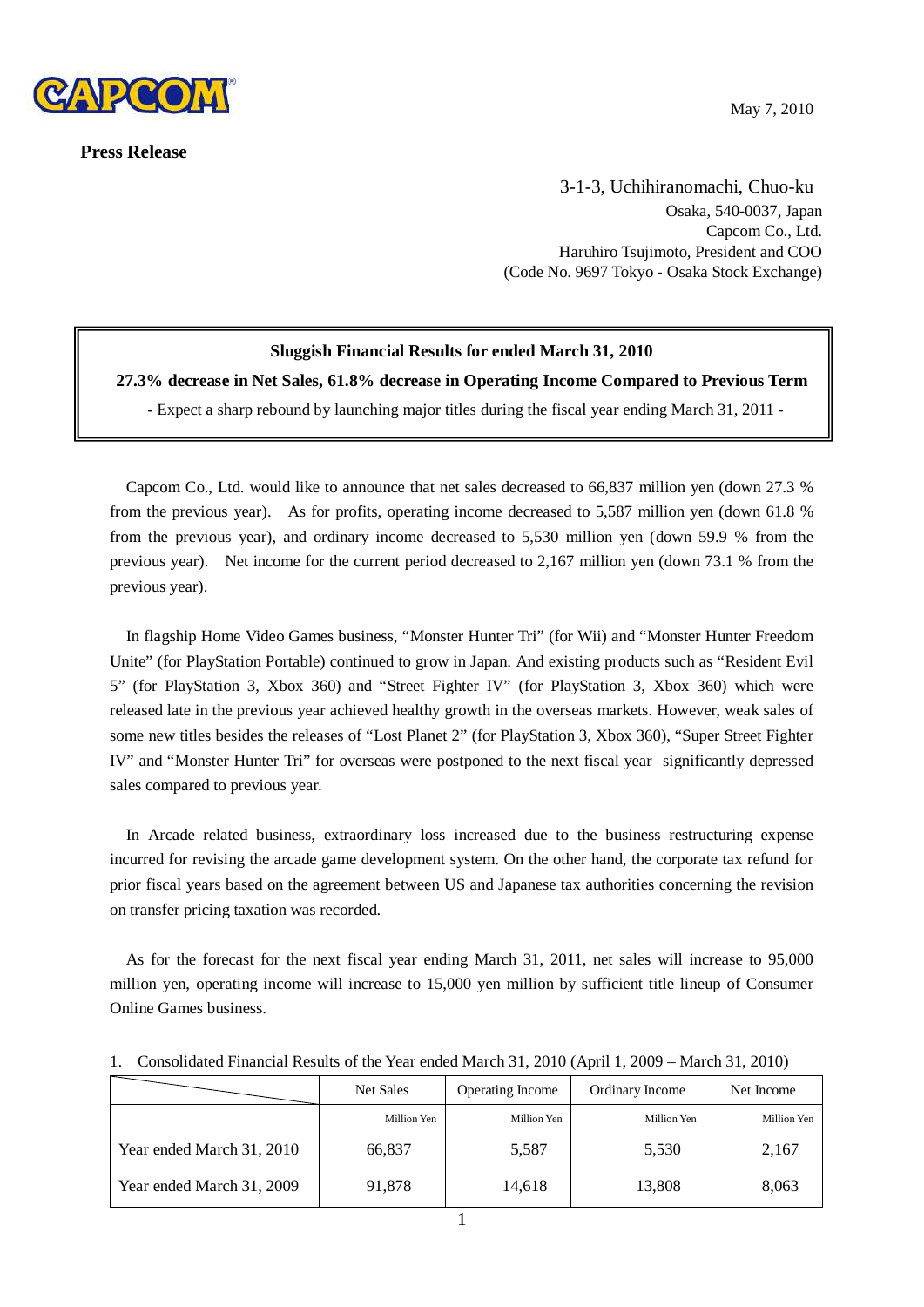|                                    | Net Sales   | Operating<br>Income | Ordinary<br>Income | Net Income  | Earnings per<br>Share of |
|------------------------------------|-------------|---------------------|--------------------|-------------|--------------------------|
|                                    |             |                     |                    |             | Common Stock             |
|                                    | Million Yen | Million Yen         | Million Yen        | Million Yen | Yen                      |
| 6 months ending September 30, 2010 | 45,300      | 4,800               | 4,700              | 2,900       | 49.08                    |
| Year ending March 31, 2011         | 95,000      | 15,000              | 14,000             | 8,000       | 135.39                   |

# 2. Forecast for the Fiscal Year ending March 31, 2011

## 3. Status of Each Operational Department

## (1) Home Video Games

|                         | Year ended March 31, 2009 | Year ended March 31, 2010 | Difference $(\% )$ |
|-------------------------|---------------------------|---------------------------|--------------------|
| Net Sales               | 62,892                    | 44,015                    | $-30.0\%$          |
| <b>Operating Income</b> | 16,392                    | 7.846                     | $-52.1%$           |
| <b>Operating Margin</b> | 26.1%                     | 17.8%                     |                    |

Unit: Millions of Yen

- a. In this business segment, our flagship title "Monster Hunter Tri" (for Wii) achieved healthy growth, while "Ace Attorney Investigations: Miles Edgeworth" (for Nintendo DS) and "Resident Evil 5: Alternative Edition" (for PlayStation 3, Xbox 360) also performed satisfactorily.
- b. "Sengoku Basara Battle Heroes" (for PlayStation Portable), which is the latest addition of the Sengoku Basara series, also grew on a steady basis. This software started the so-called "Rekijo" (Japanese term for female history "Otaku") boom in Japan and generated much public interest in Japan's "Warring States" (Sengoku) era. In addition, the software gained public attention outside of the game industry when its characters appeared in the official election notice posters by the Miyagi Prefecture municipal government for the election of the governor of Miyagi.
- c. However, the three software titles that were released in the overseas markets, namely "Bionic Commando" (for PlayStation 3, Xbox 360), "Resident Evil: The Darkside Chronicles" (for Wii), and "Dark Void" (for PlayStation 3, Xbox 360), underperformed their sales and remained weak.
- d. Additionally, the releases of "Lost Planet 2" (for PlayStation 3, Xbox 360) and "Super Street Fighter IV" (for PlayStation 3, Xbox 360) were postponed to the next fiscal year. Lacking these sales-inducing software titles also depressed sales in overseas markets.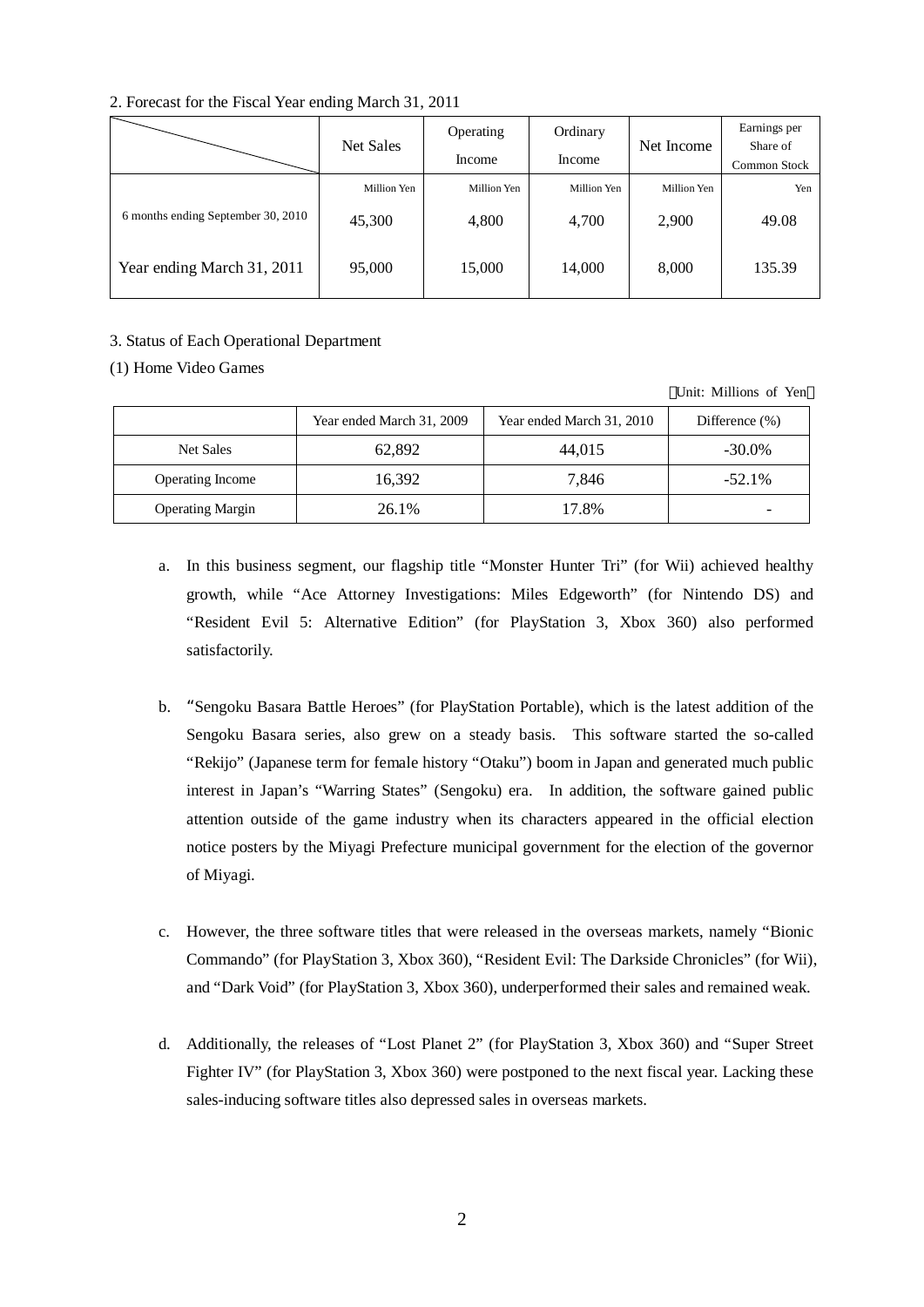e. The resulting net sales decreased to 44,015 million yen (down 30.0 % from the previous year), and the operating income decreased to 7,846 million yen (down 52.1 % from the previous year).

## (2) Arcade Operations

(3) Arcade Games Sales

(Unit: Millions of Yen)

|                         | Year ended March 31, 2009 | Year ended March 31, 2010 | Difference $(\% )$ |
|-------------------------|---------------------------|---------------------------|--------------------|
| Net Sales               | 13,509                    | 11,985                    | $-11.3%$           |
| <b>Operating Income</b> | 224                       | 590                       | 162.9%             |
| <b>Operating Margin</b> | 1.7%                      | 4.9%                      |                    |

- a. One of our main focuses in this business segment was to increase demand in this slowly recovering market. As part of such efforts, we held a variety of events, offered special discount days, and created a comfortable environment for customers to attract more women and families, while continuing to hold on to our core users. However, customer traffic did not improve despite our efforts, and sales were restrained due to declining consumer spending and to the trend in which consumers looked for alternative "at-home entertainment".
- b. We worked on profitability improvement through streamlining business structure including reduction of operation costs. Closing down 2 unprofitable arcades is another example of our operational strategy for increasing profits and adopting to changes in the market environment. The number of our arcades total 38 after these activities as of the end of this fiscal year.
- c. The resulting net sales decreased to 11,985 million yen (down 11.3 % from the previous year), whereas the operating income increased to 590 million yen (up 162.9 % from the previous year) thanks to the success of our profitability improvement strategy.

# (Unit: Millions of Yen)

|                         | Year ended March 31, 2009 | Year ended March 31, 2010 | Difference $(\% )$ |
|-------------------------|---------------------------|---------------------------|--------------------|
| Net Sales               | 8.023                     | 2,280                     | $-71.6\%$          |
| <b>Operating Income</b> | 1.758                     | $-203$                    |                    |
| <b>Operating Margin</b> | 21.9%                     | $-8.9\%$                  |                    |

Note1. The sales of each business segment in the above are those to the customers only.

2. The sales of each business segment below are inclusive of inter-segment ones.

a. Within this stagnating market, Capcom released the coin-operated game machine, "Mario Party Fushigino Korokoro Catcher", with the aim of reaching a new user base as well as holding onto existing customers. We concentrated our efforts in sales expansion to make a breakthrough in